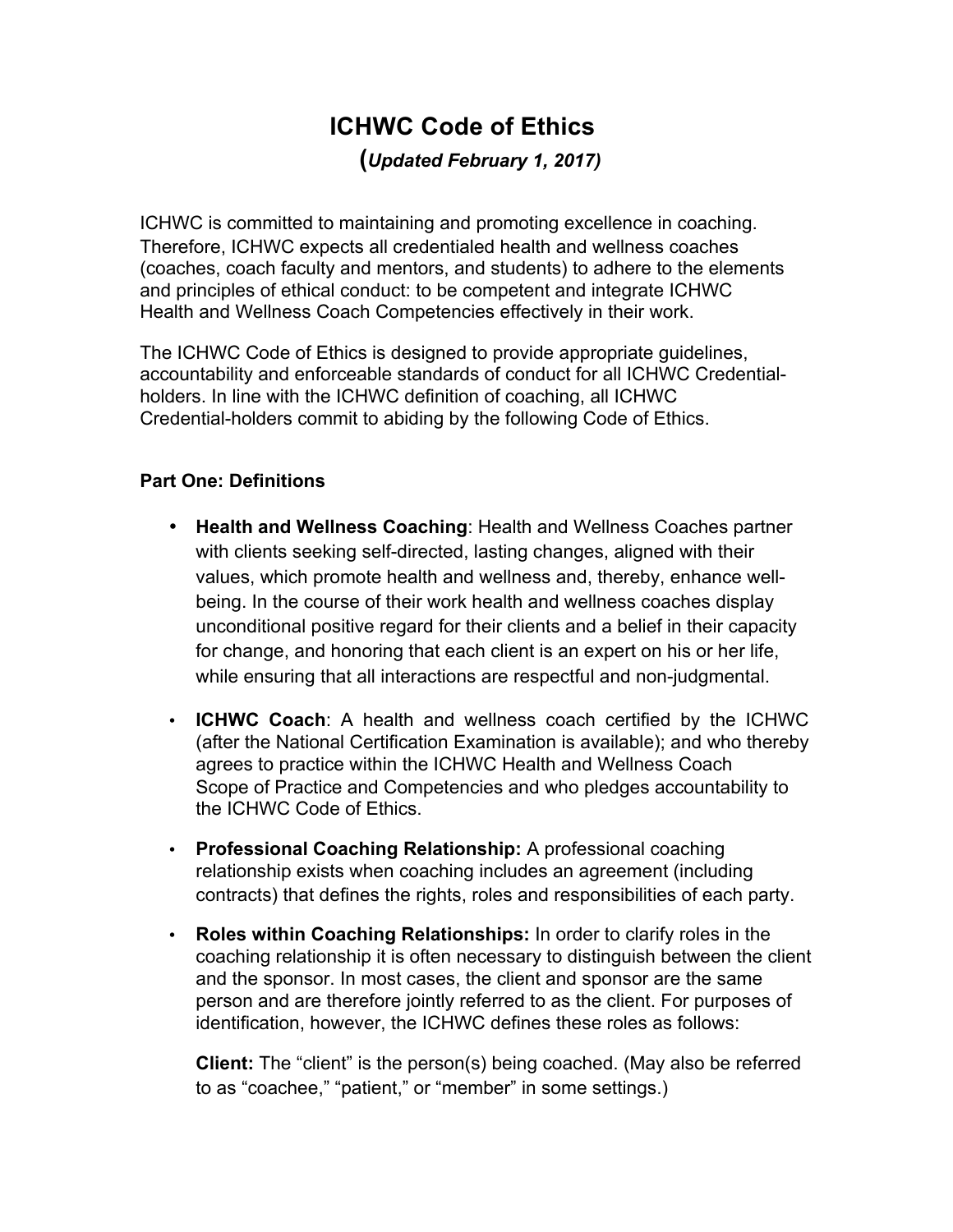**Sponsor:** The "sponsor" is the entity (including its representatives) paying for and/or arranging for coaching services to be provided. In all cases, coaching agreements should clearly establish the rights, roles and responsibilities for both the client and sponsor if the client and sponsor are different people.

**Student:** The "student" is someone enrolled in an ICHWC-approved coach training program or working with an ICHWC-approved faculty member or coach mentor, in order to learn the coaching process or to develop and enhance his /her coaching skills.

**Faculty:** An individual who provides primary instruction/training to students enrolled in an ICHWC-approved coach training program.

**Mentor:** An individual who conducts coaching skills performance audits and provides feedback to coaching students/coaches for the purpose of developing and enhancing health and wellness coaching skills

**Conflict of Interest:** A situation in which a coach has a private or personal interest sufficient to appear to influence the objective of his or her professional role or responsibilities as a coach, faculty, or mentor.

## **Part Two: The ICHWC Standards of Ethical Conduct**

## **Section 1: Professional Conduct at Large: As a health and wellness coach, I:**

- 1. Conduct myself in accordance with the ICHWC Code of Ethics in all health and wellness coaching interactions, including coach training and coach mentoring activities.
- 2. Commit to take the appropriate action with the coach, faculty member, or coach mentor and/or will contact ICHWC to address any ethics violation or possible breach as soon as I become aware of such situation, whether it involves me or others.
- 3. Communicate and create awareness in others, including organizations, employees, sponsors, coaches, clients, potential clients, and others who might need to be informed of the responsibilities established by this Code.
- 4. Refrain from unlawful discrimination in occupational activities, including age, race, gender orientation, ethnicity, sexual orientation, religion, national origin or disability; and consistently demonstrate dignity and respect in all professional relationships.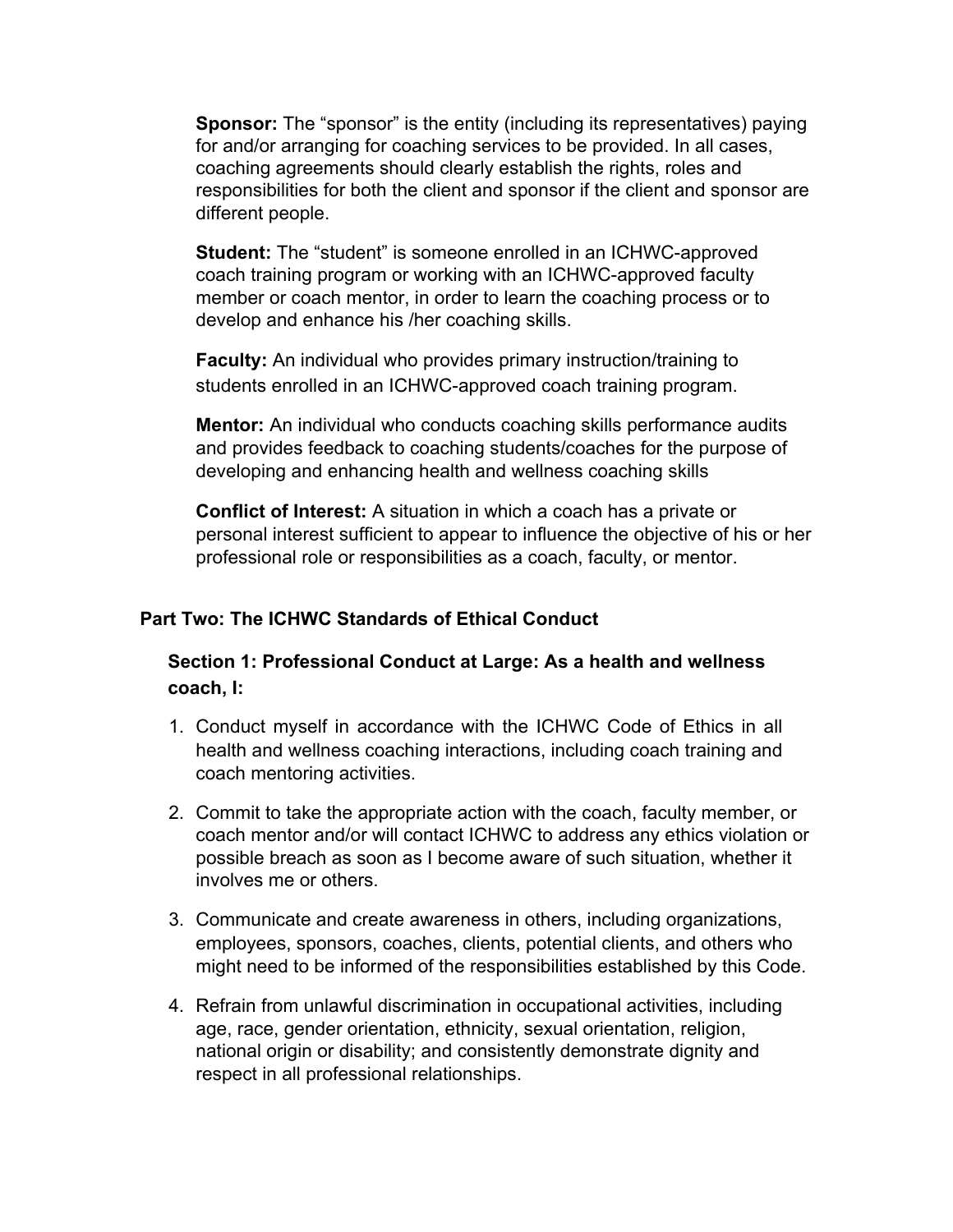- 5. Make verbal and written statements that are true and accurate about what I offer as a health and wellness coach, the coaching profession, and the ICHWC.
- 6. Accurately identify my coaching qualifications, expertise, experience, training, certifications and ICHWC credentials.
- 7. Recognize and honor the efforts and contributions of others and only claim ownership of my own material. I understand that violating this standard may leave me subject to legal remedy by a third party.
- 8. Strive at all times to recognize any personal issues that may impair, conflict with or interfere with my coaching performance or my professional coaching relationships. I will promptly seek the relevant professional assistance and determine the action to be taken, including whether it is appropriate to suspend or terminate my coaching relationship(s) whenever the facts and circumstances necessitate.
- 9. Recognize that the Code of Ethics applies to my relationship with coaching clients, students, mentees, sponsors, and other coaches.
- 10.Conduct and report research with competence, honesty and within recognized scientific standards and applicable subject guidelines. Research I participate in will be carried out with the informed consent of those participating and the approval of all regulatory bodies as indicated. Such research efforts will be performed in a manner that complies with the applicable laws and regulations of the jurisdictions involved.
- 11.Maintain, store and dispose of any records, including electronic files and communications, created during my coaching engagements in a manner that promotes confidentiality, security and privacy and complies with any applicable laws, regulations and agreements.
- 12.Use ICHWC-credentialed coach contact information, such as email addresses and telephone numbers, only in the manner and to the extent authorized by the ICHWC.

#### **Section 2: Conflicts of Interest: As a coach, I:**

- 13.Seek to be conscious of any conflict or potential conflict of interest, openly disclose any such conflict to all stakeholders involved, and offer to remove myself when a conflict arises.
- 14.Clarify roles for health and wellness coaches, set boundaries and review with sponsors and stakeholders conflicts of interest that may emerge between coaching and other role functions. Disclose to all clients the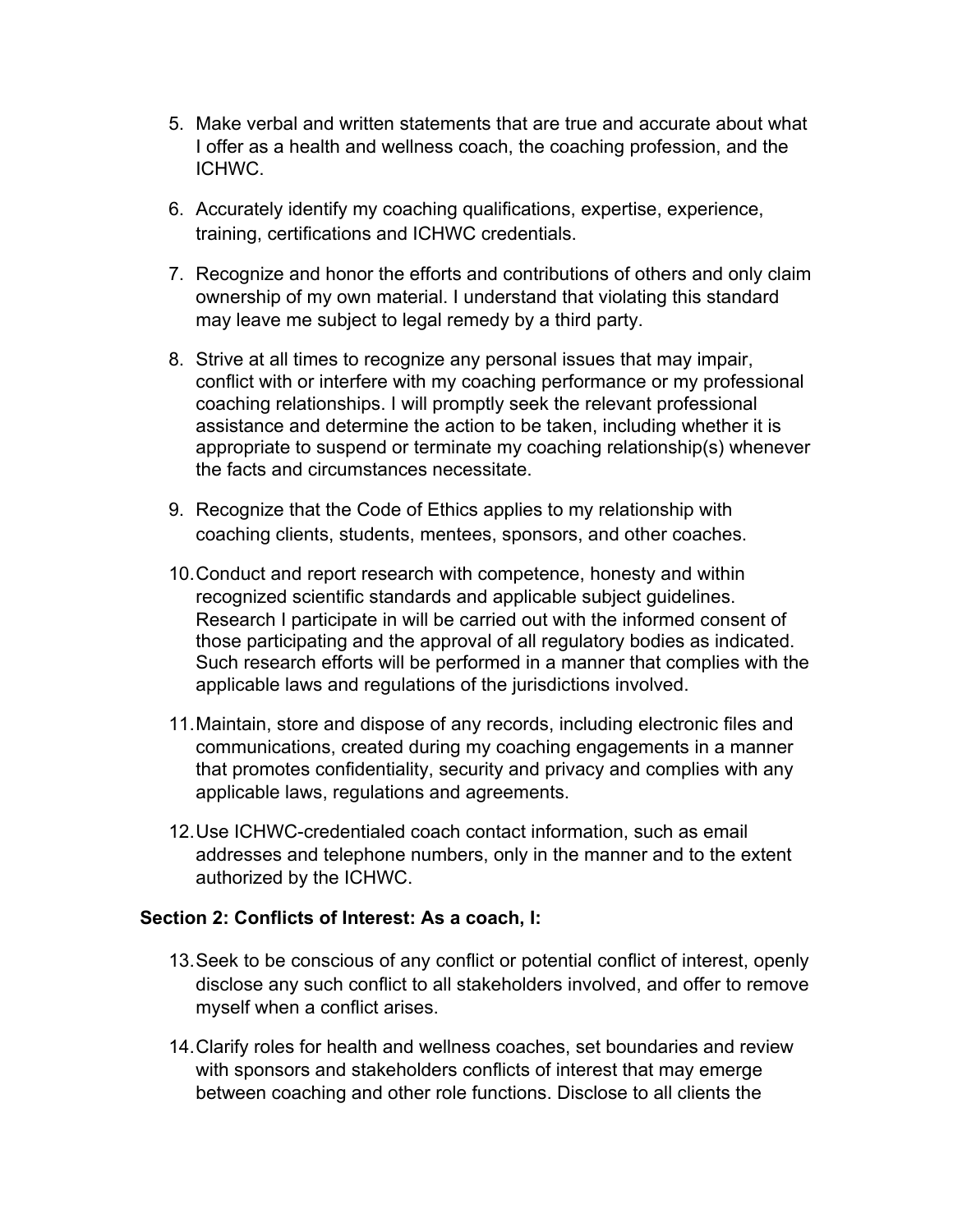exact nature of the coach's role within the company or organization, and the limitations and expectations thereof.

- 15.Disclose to my client and the sponsor(s) all anticipated compensation from third parties that I may receive for referrals of clients or pay to receive clients. Compensation from the sale of products or non-coaching services to clients must be disclosed fully before coaching begins. The quality of coaching services and the quantity of coaching sessions as defined in the coaching agreement must not be dependent in any way upon the purchase of any additional products or services by the client.
- 16.Honor an equitable coach/client relationship, regardless of the form of compensation.

## **Section 3: Professional Conduct with Clients: As a coach, I:**

- 17.Ethically speak what I know to be true to clients, prospective clients or sponsors about the potential value of the coaching process or of me as a coach.
- 18.Make clear to any employer/sponsor and to the client what activities fall within the scope of practice within an ICHWC-certified health and wellness coach, as well as the outcomes that can be reasonably be expected.
- 19.Adhere to all ethical standards of practice for his/her respective health care licensures and credentials.
- 20.Carefully explain and strive to ensure that, prior to or at the initial meeting, my coaching client and sponsor(s) understand the nature of health and wellness coaching, the nature and limits of confidentiality, financial arrangements, and any other terms of the coaching agreement.
- 21.Have a clear coaching service agreement with my clients and sponsor(s) before beginning the coaching relationship and honor this agreement. The agreement shall include the roles, responsibilities and rights of all parties involved.
- 22.Hold responsibility for being aware of and setting clear, appropriate and culturally sensitive boundaries that govern interactions, physical or otherwise, I may have with my clients or sponsor(s).
- 23.Avoid any sexual or romantic relationship with current clients, sponsor(s), students, mentees or supervisees. Further, I will be alert to the possibility of any potential sexual intimacy among the parties including my support staff and/or assistants and will take the appropriate action to address the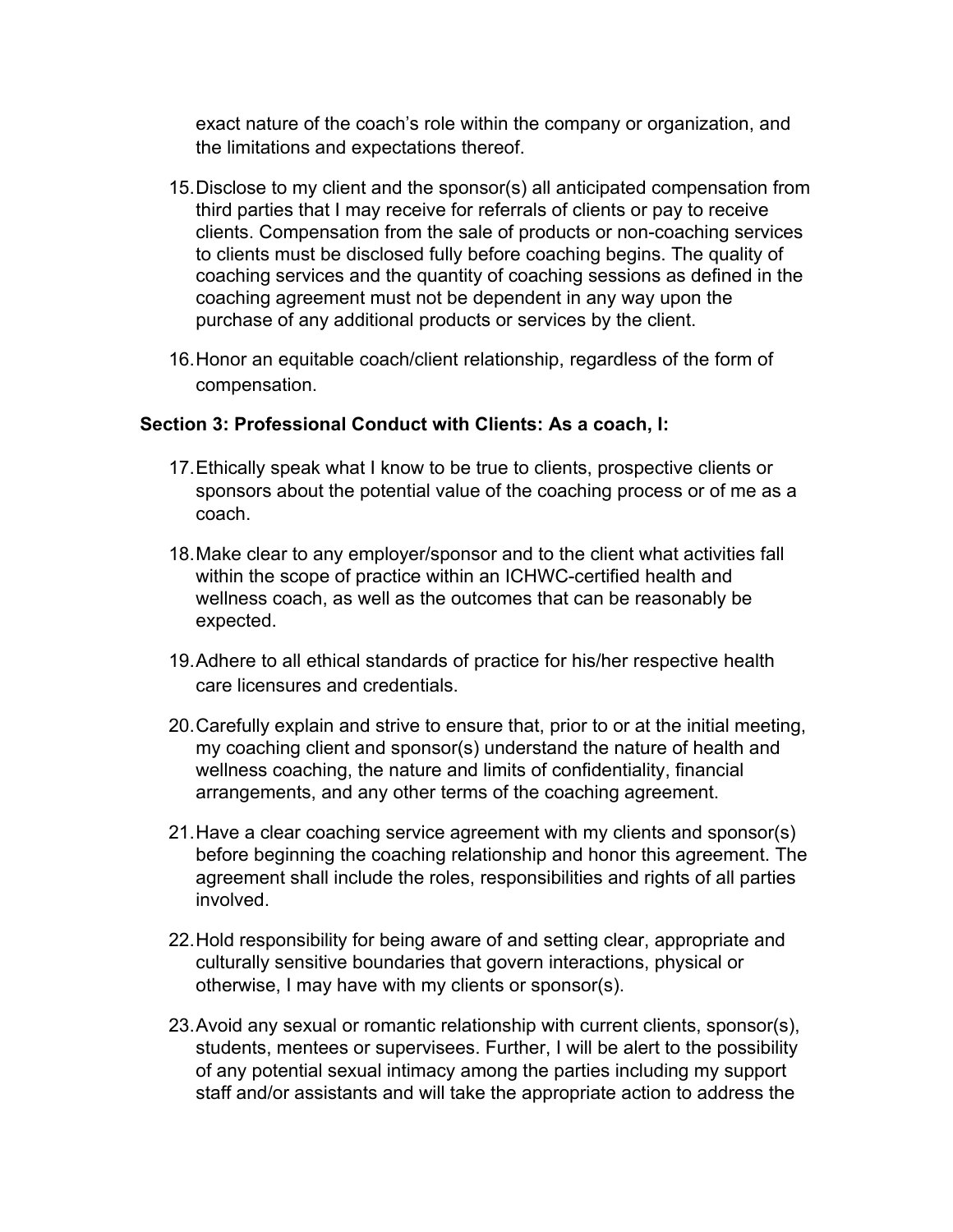issue or cancel the engagement in order to provide a safe environment overall.

- 24.Respect the client's right to terminate the coaching relationship at any point during the process, subject to the provisions of the agreement. I shall remain alert to indications that there is a shift in the value received from the coaching relationship.
- 25.Strive to protect the health, safety, and welfare of the client. I will encourage the client or sponsor to make a change if I believe the client or sponsor would be better served by another coach or by another resource, and I will support my client seeking the services of other professionals when deemed necessary or appropriate.

## **Section 4: Confidentiality/Privacy As a coach, I:**

- 26.Maintain the strictest levels of confidentiality with all client and sponsor information unless release is required by law, specifically adhering to all applicable state and federal regulations.
- 27.Have a clear agreement about how coaching information will be exchanged among coach, client and sponsor, including mobile health/electronic health data collected by the client.
- 28.Have a clear agreement when acting as a coach, coach mentor, coaching supervisor or trainer, with both client and sponsor, student, mentee, or supervisee about the conditions under which confidentiality may not be maintained (e.g., illegal activity, pursuant to valid court order or subpoena; imminent or likely risk of danger to self or to others; etc.) and make sure both client and sponsor, student, mentee, or supervisee voluntarily and knowingly agree in writing to that limit of confidentiality. Where I reasonably believe that because one of the above circumstances is applicable, I may need to inform appropriate authorities.
- 29.Require all those who work with me in support of my clients to adhere to the ICHWC Code of Ethics, Number 26, Section 4, Confidentiality and Privacy Standards, and any other sections of the Code of Ethics that might be applicable.

#### **Section 5: Continuing Development As a coach, I:**

30. Commit to the need for continued and ongoing development of my professional skills.